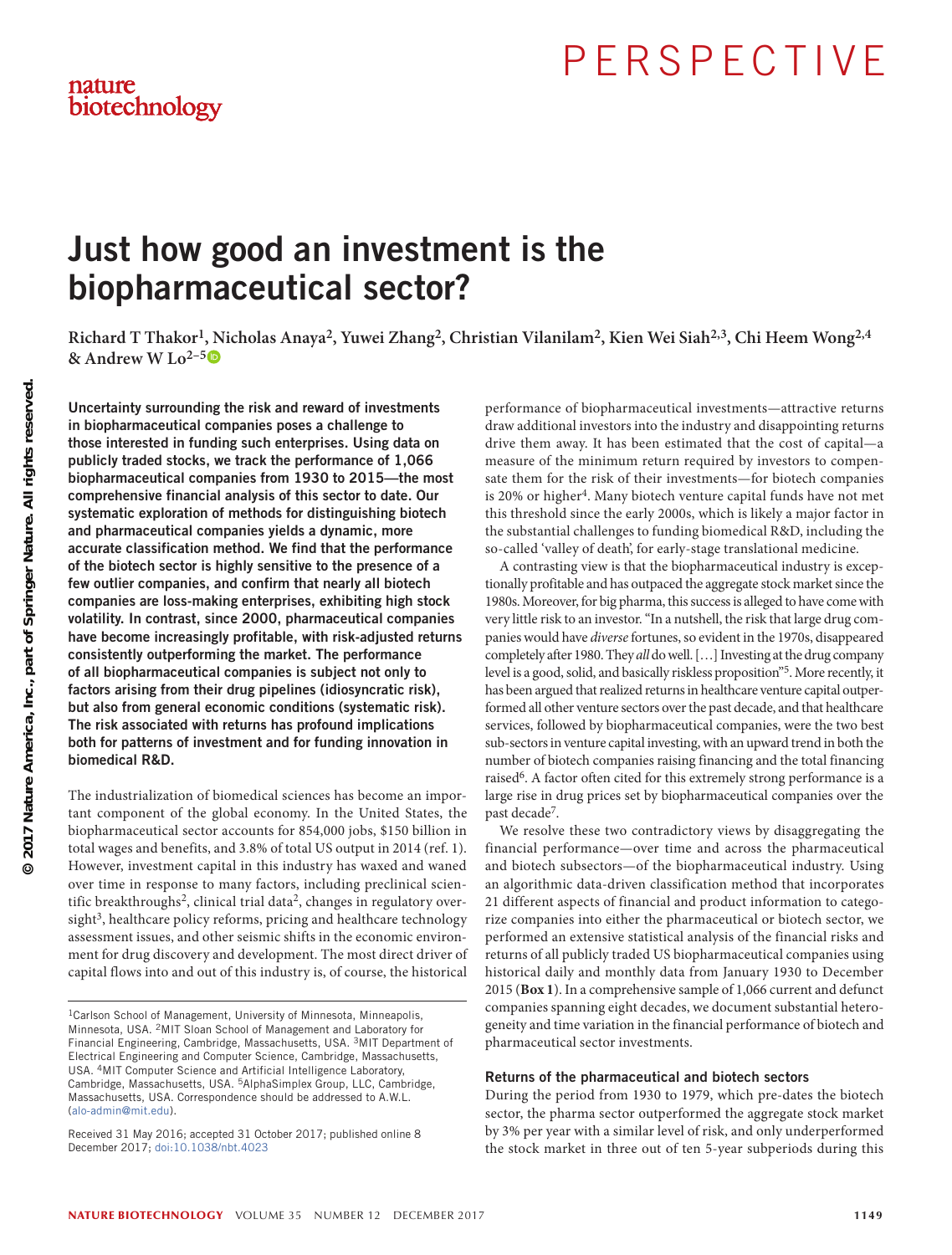time (**[Fig. 1](#page-2-0)**). From 1980 to 2015, the pharma sector's performance was similar, with average annual returns that exceeded those of the stock market, again by 3%.

The pharma portfolio substantially outperformed the market portfolio (**[Fig. 1a](#page-2-0)**). In particular, \$1 invested in pharma companies at the beginning of 1980 would be worth roughly \$114 at the end of 2015, whereas \$1 invested in the market in 1980 would be worth about \$44 at the end of 2015. The performance of pharma is very similar to that of the technology sector over most of the sample period; pharma began to outperform tech starting around 2000, which corresponds to when the tech (genomics) bubble burst.

In contrast to the performance of pharma, the biotech portfolio substantially underperformed compared with all of the other

# Box 1 Data sources and analyses

portfolios (**[Fig. 1a](#page-2-0)**). \$1 invested in biotech companies at the beginning of 1980 would be worth only about \$8 at the end of 2015. This underperformance is especially pronounced in the late 1980s to early 1990s and in the years after 2001 (after the private equity (tech/genomics) bubble burst). The returns of the biotech sector are much less consistent over time and much riskier than those of either pharma or the stock market. Moreover, because of the outsized success of just a handful of companies, the cumulative returns of the biotech sector depend critically on whether these outliers are classified as biotech or pharma companies (**[Box 2](#page-3-0)**).

The annual stock return distributions of individual pharma and biotech companies over time are shown in **[Figure 1b](#page-2-0)**,**c**, respectively. Both industries exhibit substantial variation, and the median com-

<span id="page-1-0"></span>Our primary data for returns come from the Wharton Research Data Services (WRDS) CRSP/Compustat database. We extracted stock return data for all publicly traded pharma and biotech companies from 1930 to 2015. Our main results use monthly stock return data, but we also make use of daily stock return data to calculate various risk characteristics that are more accurately measured with higher frequency data. We focus on firms that do business related to biomedicine, and exclude firms that do business in unrelated fields but are still classified as either pharma or biotech firms. This gives us a total of 1,066 unique firms in our sample, for a total of 125,277 firm-month observations (2,585,900 firm-day observations). We take the market portfolio return data from CRSP, and risk-free interest rate data from Kenneth French's website: [http://mba.tuck.dartmouth.edu/pages/faculty/ken.french/data\\_library.html](http://mba.tuck.dartmouth.edu/pages/faculty/ken.french/data_library.html). The Supplementary Data and Supplementary [Table 1](#page-7-0) contain more details regarding the construction of our data sample. We construct two value-weighted portfolios: one for pharma firms, and one for biotech firms (the details of this portfolio construction are presented in the Supplementary Methods). We use these value-weighted portfolios to reflect the way investors typically invest in the biopharmaceutical sector as a whole. To classify whether a company is a pharma or a biotech company, we use a '*k*-means' algorithm, which places companies into categories based on how similar they are to each other on a host of characteristics. The *k*-means algorithm starts with prototypical 'seed' companies in the pharma and biotech categories, and then places each additional company into either category by calculating a distance between that company and the seed companies based upon each company's characteristics. We run the *k*-means classification algorithm dynamically, meaning that we identify seed companies each year, and classify a company as either pharma or biotech based on its characteristics in that year. This allows a company to change its classification over time—for example, a company that grows and evolves from a biotech to a pharma company. We use a data-driven method to identify the seed companies each year for the algorithm by using a set of eight characteristics from the CRSP/Compustat database: total assets, dividends, number of employees, assets-in place (property, plant, and equipment), advertising expenses, intangible assets, and age (years since a company's initial public offering). We start running the *k*-means algorithm in 1980 to make a distinction between pharma and biotech companies, because this is the first year in which there are consistently enough biotech seed companies to run the algorithm. We therefore consider companies in the years before 1980 in our sample to be pharma companies. Further details of this classification method are included in Supplementary Methods.

The *k*-means classification algorithm has several advantages over other industry classification systems traditionally used in the Finance and Economics literature (such as the Standard Industrial Classification, or SIC, system). First, the *k*-means algorithm uses detailed information from a wide variety of financial and company characteristics to finely classify firms. In contrast, other industry classification systems only use a handful of broad common characteristics, such as products or services. Second, using more traditional classification methods makes it challenging to identify newer industries—for example, SIC codes were established in 1937, and many emerging industries have not cleanly fit into the existing classifications. Thus, existing classifications may not be ideal for distinguishing between pharma and biotech firms, given that biotech firms tend to be newer and produce observationally similar products and services to pharma firms in many cases but use methods different from traditional small-molecule discovery and development. Finally, most other industry classification systems are static in the sense that they are based on when a company is first incorporated, and the classification does not change after that. The *k*-means algorithm is dynamic, and thus allows us to capture when a company may change industries between pharma and biotech. As a result, although others have also pointed out some of these shortcomings of existing classifications, we argue that our classification method is an improvement over what has previously been done<sup>[25](#page-8-7)</sup>.

However, these shortcomings notwithstanding, to explore how the classification method may affect our results, we also re-ran our analysis using seven alternative methods for classifying whether a company belongs to the pharma or biotech industry: collaborative filtering (a machine-learning method for matching similar items in order to provide recommendations); Global Industry Classification Standard (GICS), a classification scheme published by MSCI (Morgan Stanley Capital International); the North American Industry Classification System (NAICS), a standard classification scheme used by federal statistical agencies; the Standard Industrial Classification (SIC) system, an older classification system established in 1937; 'Unanimity', a classification scheme limiting the biotech and pharma sample set to only those companies shared by all of the above five classification methods; 'Majority rule', a classification scheme limiting the biotech and pharma sample set to those companies appearing in the majority (3/5) of the above five classification methods; and 'Hoberg-Phillips', a recent text-based industry classification system based on company 10-K reports (Supplementary Notes, Supplementary Fig. 1, Supplementary Tables 2-4 and Box 2)<sup>26,27</sup>.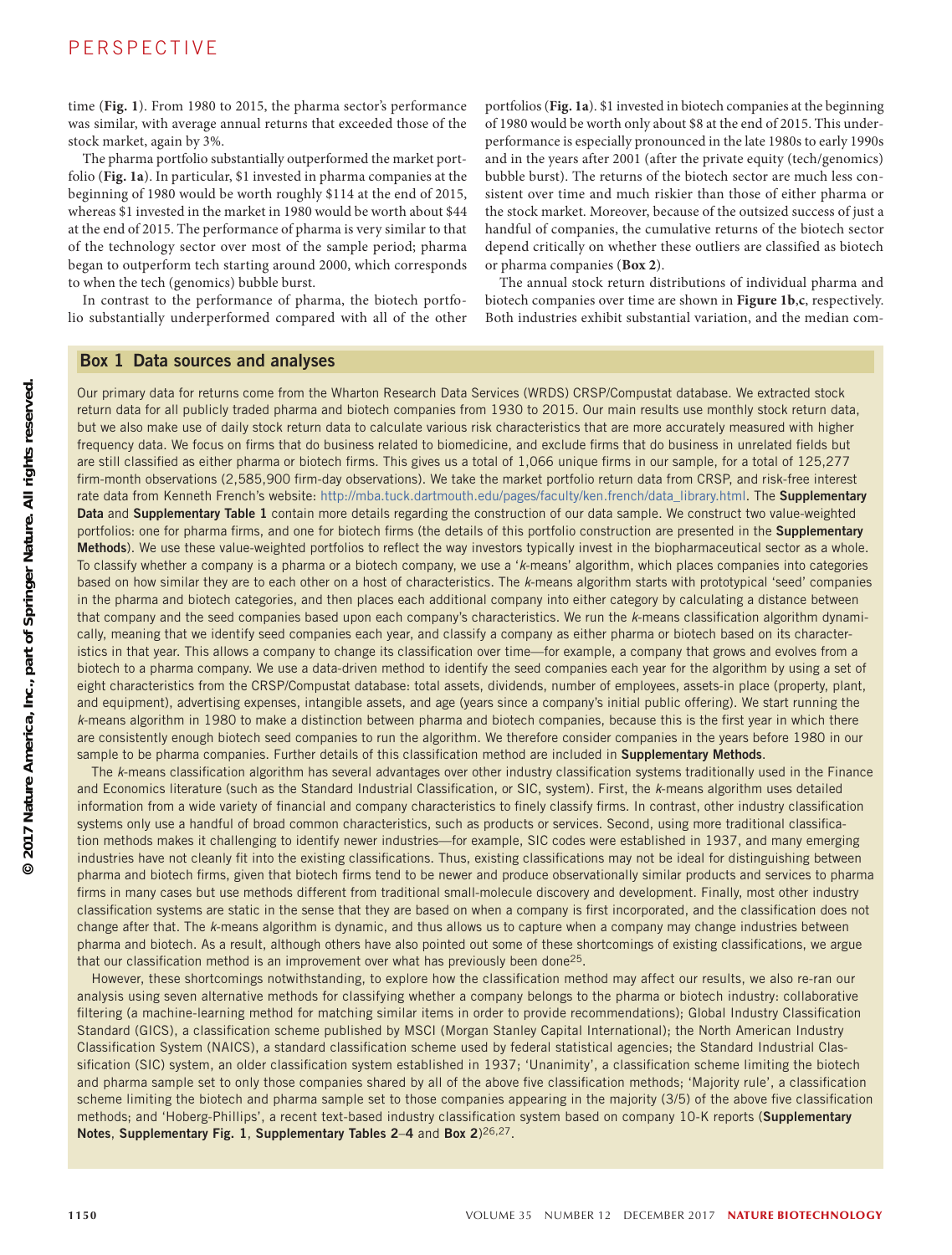pany return in both industries is positive in some years and negative in other years, suggesting that the majority of firms in each industry do not deliver consistently positive stock return performance—there appears to be substantial risk across companies. However, there are some important differences.

The median pharma return curve (**[Fig. 1b](#page-2-0)**) exhibits smaller fluctuations and spends more time above 0% than the median biotech return (**[Fig. 1c](#page-2-0)**). Both observations are consistent with the common perception that pharma is less financially risky than biotech. In contrast, the biotech sector's cross-sectional distribution of returns (**[Fig. 1c](#page-2-0)**) exhibits a strong but surprisingly consistent cyclical pattern of widening and narrowing. This confirms the boom/bust cycle of biotech venture capital funding, investing, and initial public offering exits (IPO windows) that have frustrated investors and entrepreneurs since the advent of the biotech industry.

#### Profits in the pharmaceutical and biotech sectors

We calculated the profitability of the pharmaceutical and biotech sectors, scaled by total assets so as to adjust for size differences across companies (**[Fig. 2](#page-4-0)**). The profitability of the median pharmaceutical company (**[Fig. 2a](#page-4-0)**) was consistently positive until the early 1990s, indicating that over half of pharmaceutical companies posted positive profits from 1950 to 1990. However, after 1990, the median pharma company's profitability declined and, after 2000, turned consistently negative. Indeed, after the early 1980s, the various percentiles all exhibit a general pattern of decline. This decline was accompanied by a striking increase in cross-sectional dispersion. Although many pharmaceutical companies did well over the sample period, a substantial number also experienced negative profitability, and thus outcomes were varied between companies. This evolving pattern of profitability can be partly attributed to the influx of nonprofitable smaller pharma companies over time. In particular, while the median big pharma company has maintained relatively stable positive profits over the last 30 years, smaller pharma companies experienced consistently declining and, since the early 1980s, negative median profitability. Moreover, the dispersion of profitability for smaller pharma companies is much more striking than for big pharma companies.

An even starker pattern emerges for biotech firms (**[Fig. 2b](#page-4-0)**). The profitability of firms in all of the percentiles has also been dropping over time, but even firms in the 75th percentile have had consistently negative profitability over time. This reflects the fact that biotech companies typically do not generate revenues but are repositories for intellectual property (IP) that is monetized when companies are acquired or their IP is in-licensed by big pharma. Moreover, biotech firms seem to incur much larger losses than their counterparts in the pharma industry, consistent with the fact that many biotech companies focus on R&D and do not have lines of commercialized drugs that they actively manufacture and sell. However, the 95th percentile was consistently profitable over the entire sample period, suggesting that it is possible for biotech companies to become sustainable business entities in their own right, even if this is the exception rather than the rule. These trends of declining profitability for pharma and biotech are more pronounced than the documented trends in other sectors (**[Fig. 2c](#page-4-0)**)[8](#page-8-10). The decline in median pharma profitability was similar in size to that of tech and all other sectors (excluding pharma and biotech), but was more pronounced after the mid-1990s. The decline in median biotech profitability was much starker than pharma's or the other sectors'. This suggests that the profitability trends for pharma and biotech are not simply part of a more general trend affecting all publicly listed companies.



<span id="page-2-0"></span>Figure 1 Returns for the biopharmaceutical sector. Returns are plotted over several time periods and compared to the returns of the overall market and the technology sector, both taken from CRSP. (a) Cumulative returns are plotted (on a logarithmic scale) comparing the pharma, tech, and biotech sectors (classified according to the *k*-means algorithm) to the market in two distinct time periods—from 1930 to 1980 (pre-biotech) and from 1980 to 2015 (post-biotech). The sample is segmented in this way because 1980 is the first year in which the data permit a distinction between pharma and biotech firms, thus yielding reasonable benefits from the averaging process and facilitating a fairer comparison between the groups for the pre- and post-biotech periods. (b) Individual annual returns for pharma companies at various percentiles. (c) Individual annual returns for biotech companies at various percentiles.

Overall, these profitability results show that, although a number of firms in the pharmaceutical sector have been profitable, especially since 2000, over half of these firms have been unprofitable and posted financial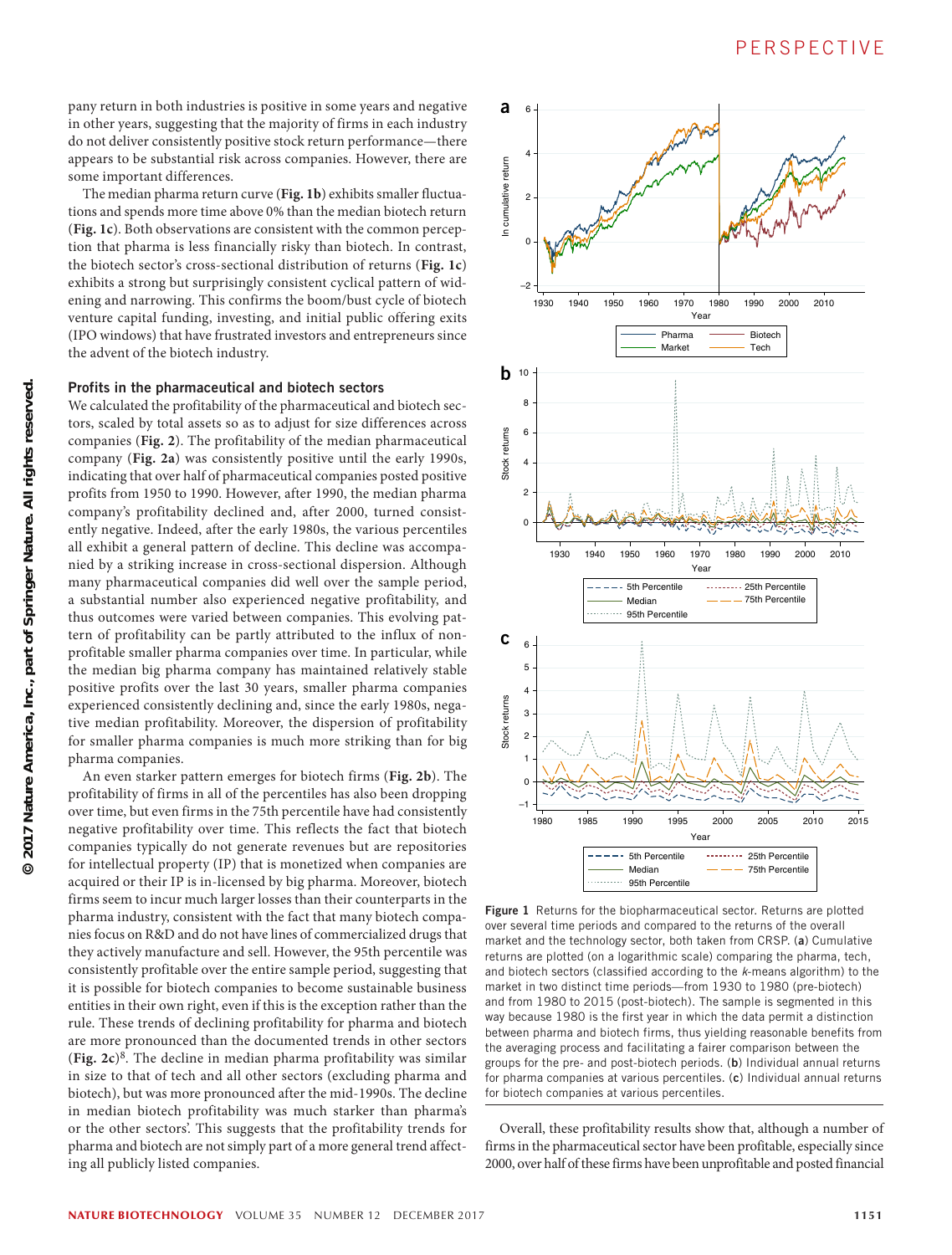## Box 2 The importance of classification accuracy and outlier companies

<span id="page-3-0"></span>During the course of our analysis, we noted a wide variation in cumulative returns for the biotech sector depending on the classification method used for determining whether a given company is a pharmaceutical company or a biotech company (Supplementary Methods). In contrast, the different classification methods yield very similar results in terms of the performance of the pharmaceutical sector compared with the market.

We ran analyses using eight different classification systems: *k*-means (used in the main paper), collaborative filtering, GICS, NAICS, SIC, Unanimity, Majority rule, and Hoberg-Phillips (for more details, see Box 1). The *k*-means, collaborative filtering, and Unanimity classification schemes produced similar results for the biotech sector, showing companies to consistently underperform in terms of returns compared with the market in nearly every subperiod. In contrast, another set of classification schemes (GICS, NAICS, SIC, and Majority rule) shows the biotech sector fares worse than the pharmaceutical sector before 1990, but subsequently performs better (except for the 2000s). Hoberg-Phillips shows biotech matching the performance of pharma during the entire period from 1980–2015 (Supplementary Notes, Supplementary Fig. 1, and Supplementary [Table 2](#page-7-0)).

The conclusion is that the relative performance of the biotech sector is strikingly different depending on the classification method used. In particular, three of the classification methods show biotech underperforming the market. In contrast, while Hoberg-Phillips has biotech consistently outperforming the market, four of the remaining methods have biotech outperforming the market starting in the 2000s, and subsequently even catching up to pharma. The differences between the classification methods underscore an important point when considering the performance of the biotech sector—its performance is heavily dependent on how one classifies companies as pharma companies or biotech companies.

For example, the *k*-means classification method that we use initially considers Amgen and Gilead to be biotech companies, but subsequently, they are classified as pharma companies due to their size and scale, whereas the GICS/NAICS/SIC methods classify these companies as biotech companies. Both of these companies achieved very high returns over the sample period, and whether they are included in the biotech portfolio substantially affects the portfolio's returns. Indeed, in terms of cumulative returns, most of the material differences between the classification methods can be attributed to whether the following companies are classified as biotech companies: Amgen, Gilead, Genzyme, Genentech, and Sepracor. Removing these outlier companies from the biotech portfolio for these alternative classification methods yields returns that match those of the *k*-means method, indicating that our main results are robust barring these outliers. One reason that a small number of companies can greatly affect the biotech portfolio's returns is that most biotech companies are smaller, with a relatively low market capitalization, and thus including a larger company with higher returns will have a substantial impact on the biotech portfolio as a whole. The impact of including or excluding these companies on the pharma portfolio is smaller because the pharma portfolio contains a number of large companies that all of the classification methods would consider to be pharma companies. Further details and discussion of these differences can be found in Supplementary Notes, Supplementary Methods, and Supplementary Results.

losses. Conversely in the biotech sector, the vast majority of firms have been consistently and profoundly unprofitable, and trends of declining profitability and increased disparity of profits among companies in the sector have become more pronounced. The results generally indicate an increase in the variability of fortunes and confirm that the financial risks at the individual company level have been increasing over time.

#### Risk in the pharmaceutical and biotech sectors

Although the above data on returns provide a view of the long-term performance trends of the pharmaceutical and biotech sectors, they also reveal some interesting variation during certain subperiods. To delve further into the nature of this performance variation over time, we examined the risk of the returns. As investors expect a higher rate of return in exchange for higher risk, the returns of pharmaceutical and biotech industries may or may not be high after adjusting for the financial risk that each industry bears.

We provide the annualized mean returns of each industry for fiveyear subperiods, as well as the annualized volatilities of each industry's returns as a measure of financial risk (**[Table 1](#page-5-0)**). To examine whether returns were high compared with the amount of risk taken by firms in a given industry, we also calculated the Sharpe ratio, a commonly used measure of an investment's return per unit of total risk (**Supplementary Methods**).

These results underscore the finding that the pharmaceutical sector has generally outperformed the market over previous decades and outperformed the tech sector since 2000. From 1980 to 2015, the annualized mean return of the pharmaceutical sector was higher than that of the market (14% compared with 11%) and either closely matched

(was within 1% of) or was higher than the market's in every subperiod. Although the risk of the pharma sector was slightly higher on average than the market's during this period, the Sharpe ratio of the pharma sector was higher than that of the market overall, indicating that the risk-adjusted returns of the pharma sector were better than the market.

The impressive performance historically of the pharmaceutical sector contrasts sharply with that of the biotech sector. In particular, the biotech sector posted lower mean returns than pharma in every subperiod, except for the period from 2000 to 2004. The risk of the biotech sector was also higher than that of pharma overall and in every subperiod. As a result, biotech's Sharpe ratios are substantially worse than pharma's over the entire sample period, and in every subperiod barring the early 2000s.

We next examined the total return volatility over time of each portfolio—which was calculated by taking the s.d. of daily returns for each portfolio for the past year—and then consider the channels through which these risks are created.

**[Figure 3a](#page-6-0)** shows the time-series behavior of the total return volatility for the pharmaceutical and biotech industries. Both had volatility that was generally higher than that of the overall market. Starting in the 1970s, there were larger spikes in volatility for both industries and a slight upward trend, providing evidence that the risk in these industries has been increasing over time. The volatility of the biotech portfolio was also substantially higher than that of both the pharmaceutical portfolio and the market, which indicates that biotech firms have substantial risk overall. There also appears to be substantial co-movement of the volatilities of the market and the pharma/biotech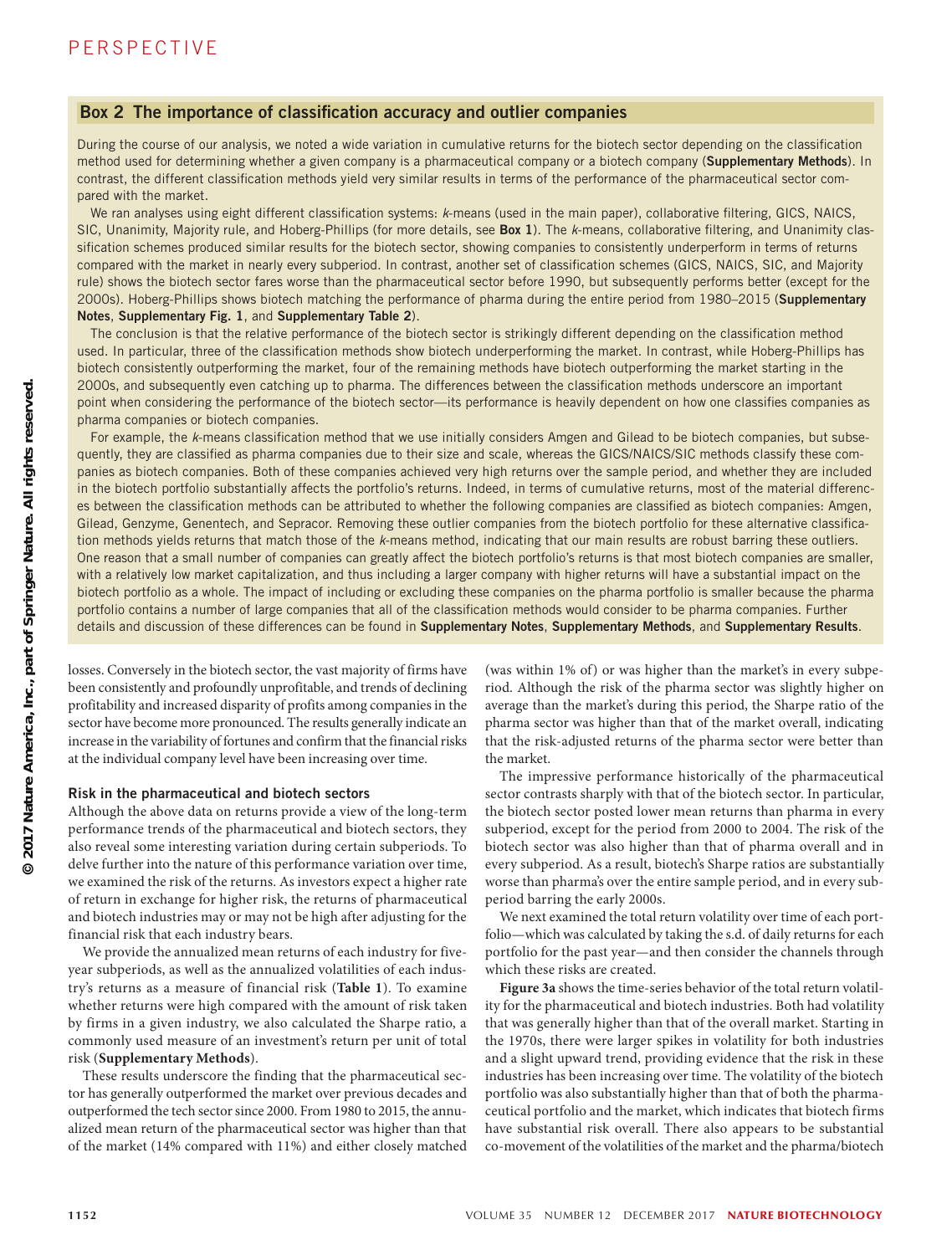portfolios, suggesting that there is a large systematic component to the risks.

To further illuminate the nature of the above risks, we decomposed the risk of the pharma and biotech portfolios into its systematic and idiosyncratic components (**Supplementary Methods**). Systematic risk is risk that is related to common aggregate factors affecting all companies in the economy and cannot be diversified away (i.e., the general market environment), and should command a higher average return by investors. Idiosyncratic risk, in contrast, is risk that is not related to factors in the overall economy but is unique to the individual company (e.g., whether a drug successfully completes a phase trial) and can thus be diversified away by investors.

When we examined the time-series risk estimates, the majority of the total risk in most years for the pharmaceutical portfolio is systematic risk (**[Fig. 3b](#page-6-0)**). In contrast, the biotech portfolio has both systematic and idiosyncratic risk, with a much higher idiosyncratic risk than in the pharma portfolio (**[Fig. 3c](#page-6-0)**). This is consistent with the higher perceived risk of biotech firms, related to the fact that their businesses are focused more on new R&D than pharma firms' and less on existing product lines. However, the biotech portfolio also has high systematic risk, with the systematic component comprising a substantial portion of the total risk. Moreover, this systematic risk is roughly as large as that of the pharma portfolio in most periods and substantially larger than that of the pharma portfolio in some periods.

To explore the magnitude of this risk, we next looked at the 'betas' of the pharmaceutical and biotech portfolios. Betas are a more direct indicator of the relative extent of systematic exposure in the returns of the portfolios; they represent a portfolio's co-movement with the market, a higher beta indicating more systematic risk.

**[Figure 3d](#page-6-0)** displays the time-series estimates of the market betas of the pharma and biotech portfolios estimated via the Capital Asset Pricing Model (CAPM) using the previous two years of daily data for each portfolio. The pharmaceutical portfolio experienced a general decline in its betas from 1990 to 2010, although this was reversed over the subsequent years. This decline may be consistent with the evidence of a shift in investment focus from assets in place to R&D by companies in response to competition<sup>9</sup>. The market beta for the pharma portfolio drops steeply around 2001, which coincides with the bursting of the private equity bubble (also known as the 'genomics bubble'). It is also notable that biotech companies had similar betas to pharma companies when they first appeared in the 1980s, but since that time they have had consistently higher betas, and thus their returns are more related to the market than those of pharma companies. These results for volatility and betas are qualitatively robust across the alternative classification methods, as well as using a model other than the CAPM (**Supplementary Results** and **Supplementary Figs. 2** and **3**).

#### Risk-adjusted excess returns

As a final step in our analysis, we asked whether the returns of these sectors are high relative to the risk that they have taken on. In other words, given the risks of each sector, have their returns exceeded what would be predicted by financial asset-pricing models? This is of critical importance for evaluating the investment prospect of the pharma and biotech sectors, as investors withdraw their capital from sectors that offer lower returns than are commensurate with their risks.

To examine this, we computed the CAPM alphas, which measure investment return that is in excess of the return predicted by the market risk factor of the CAPM (which assumes investors expect a higher rate of return in exchange for higher systematic (market) risk). In other words, CAPM alphas measure abnormally high returns—returns



<span id="page-4-0"></span>Figure 2 Profitability in the biopharmaceutical sector. (a) Profitability of pharmaceutical companies. (b) Profitability of biotech companies. (c) Median profitability of the pharmaceutical and biotech sectors compared to the tech sector and all other sectors apart from pharma/ biotech. Profitability is defined as earnings (revenues minus costs) before interest and taxes, scaled by total assets. Each line represents either mean profitability or profitability at the indicated percentile.

above and beyond what investors expect when accounting for the systematic risk of each asset.

**[Table 2](#page-7-0)** provides CAPM alpha estimates for each five-year subperiod from 1930 to 2015 and also indicates whether the alphas are statistically significant. Consistent with previous findings, the pharmaceutical sector alphas posted a positive and statistically significant alpha from 1930 to 2015 (ref. [10](#page-8-12)). This was also true when we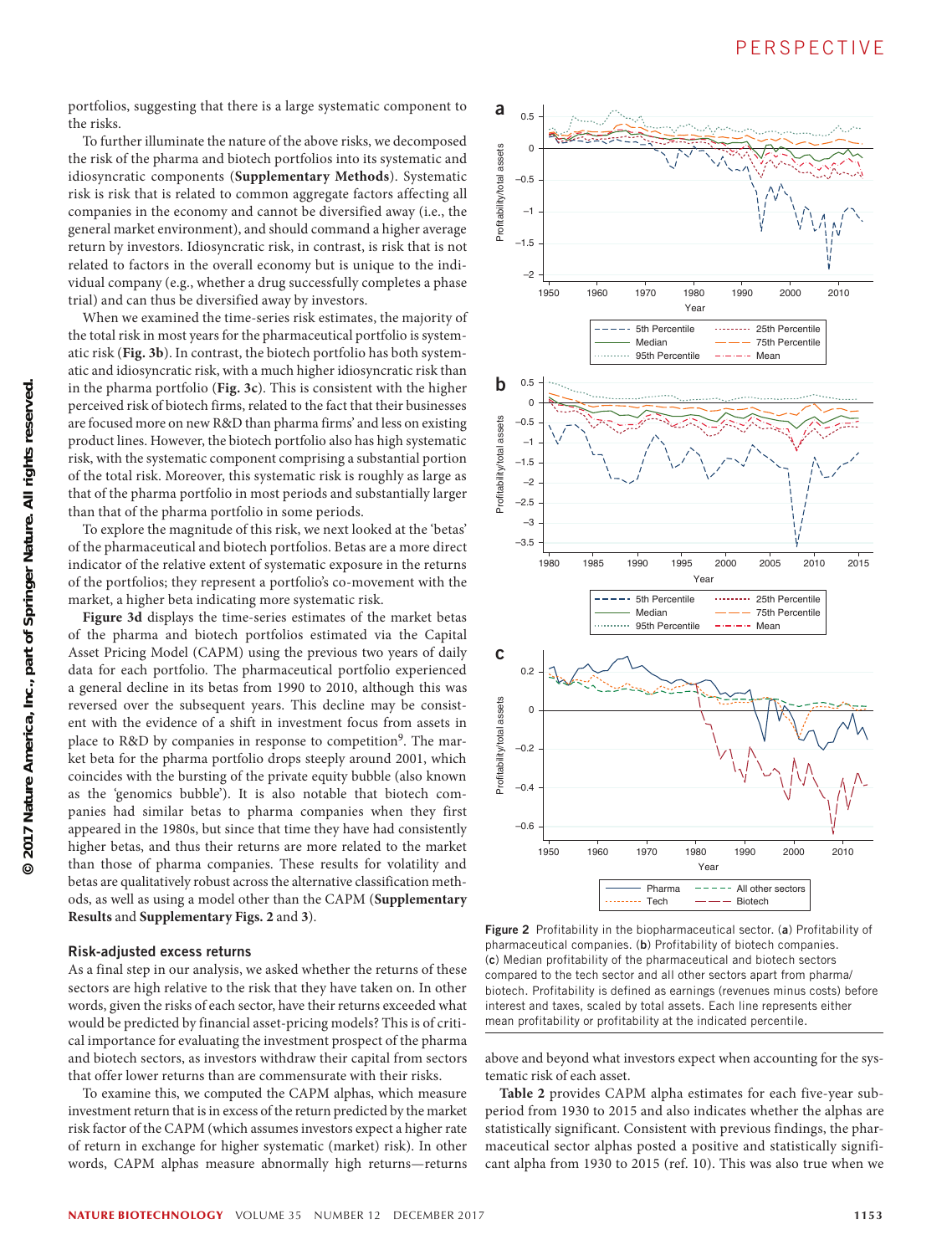| Time period | Annualized mean returns |        |        | Annualized volatilities  |        |      |        | Sharpe ratios            |         |         |         |                          |
|-------------|-------------------------|--------|--------|--------------------------|--------|------|--------|--------------------------|---------|---------|---------|--------------------------|
|             | Market                  | Tech   | Pharma | Biotech                  | Market | Tech | Pharma | Biotech                  | Market  | Tech    | Pharma  | Biotech                  |
| 1930-1934   | $-10%$                  | $-5%$  | 2%     | $\overline{\phantom{0}}$ | 0.33   | 0.36 | 0.34   | $\overline{\phantom{0}}$ | $-0.05$ | 0.06    | 0.23    |                          |
| 1935-1939   | 10%                     | 11%    | 15%    | $\overline{\phantom{0}}$ | 0.21   | 0.18 | 0.14   | $\qquad \qquad$          | 0.51    | 0.55    | 0.86    |                          |
| 1940-1944   | 9%                      | 10%    | 2%     | $\overline{\phantom{0}}$ | 0.12   | 0.11 | 0.12   | $\qquad \qquad$          | 0.58    | 0.64    | 0.17    | $\overline{\phantom{0}}$ |
| 1945-1949   | 11%                     | 15%    | 17%    | $\overline{\phantom{0}}$ | 0.13   | 0.14 | 0.15   | $\qquad \qquad$          | 0.71    | 0.90    | 0.88    |                          |
| 1950-1954   | 22%                     | 23%    | 17%    | $\overline{\phantom{0}}$ | 0.09   | 0.11 | 0.12   | $\qquad \qquad$          | 1.70    | 1.45    | 0.89    |                          |
| 1955-1959   | 15%                     | 30%    | 26%    | $\overline{\phantom{0}}$ | 0.11   | 0.14 | 0.15   | $\overline{\phantom{0}}$ | 1.10    | 1.52    | 1.43    | -                        |
| 1960-1964   | 10%                     | 9%     | 11%    | $\overline{\phantom{0}}$ | 0.10   | 0.17 | 0.14   | $\qquad \qquad$          | 0.61    | 0.41    | 0.52    | $\overline{\phantom{0}}$ |
| 1965-1969   | 6%                      | 22%    | 12%    | $\overline{\phantom{0}}$ | 0.09   | 0.16 | 0.11   | -                        | 0.18    | 1.00    | 0.53    |                          |
| 1970-1974   | $-4%$                   | $-8%$  | 4%     | $\overline{\phantom{0}}$ | 0.15   | 0.26 | 0.18   | $\qquad \qquad$          | $-0.48$ | $-0.62$ | 0.02    |                          |
| 1975-1979   | 18%                     | 14%    | 6%     | -                        | 0.11   | 0.34 | 0.14   | $\overline{\phantom{0}}$ | 0.73    | 0.46    | 0.04    |                          |
| 1980-1984   | 14%                     | 29%    | 13%    | 4%                       | 0.14   | 0.43 | 0.15   | 0.21                     | 0.26    | 0.71    | 0.19    | $-0.12$                  |
| 1985-1989   | 18%                     | 5%     | 28%    | 0%                       | 0.16   | 0.21 | 0.21   | 0.25                     | 0.69    | 0.02    | 0.99    | $-0.03$                  |
| 1990-1994   | 9%                      | 15%    | 9%     | $0\%$                    | 0.11   | 0.17 | 0.18   | 0.23                     | 0.36    | 0.58    | 0.33    | 0.05                     |
| 1995-1999   | 27%                     | 46%    | 34%    | 27%                      | 0.15   | 0.46 | 0.21   | 0.23                     | 1.39    | 1.42    | 1.45    | 0.74                     |
| 2000-2004   | $-1%$                   | $-14%$ | $-1%$  | $0\%$                    | 0.20   | 0.49 | 0.23   | 0.39                     | $-0.15$ | $-0.21$ | $-0.16$ | 0.15                     |
| 2005-2009   | 2%                      | 4%     | $1\%$  | $-1%$                    | 0.24   | 0.25 | 0.19   | 0.26                     | 0.02    | 0.15    | $-0.02$ | $-0.07$                  |
| 2010-2015   | 11%                     | 13%    | 18%    | 14%                      | 0.16   | 0.18 | 0.16   | 0.26                     | 0.87    | 0.82    | 1.38    | 0.66                     |
| 1980-2015   | 11%                     | 13%    | 14%    | 6%                       | 0.17   | 0.34 | 0.19   | 0.27                     | 0.47    | 0.42    | 0.61    | 0.20                     |
| 1930-1979   | 8%                      | 11%    | 11%    | $\overline{\phantom{0}}$ | 0.17   | 0.22 | 0.17   | $\overline{\phantom{0}}$ | 0.36    | 0.49    | 0.47    | -                        |
| 1930-2015   | 9%                      | 12%    | 12%    | $\overline{\phantom{0}}$ | 0.17   | 0.27 | 0.18   |                          | 0.40    | 0.45    | 0.51    | $\overline{\phantom{0}}$ |

<span id="page-5-0"></span>Table 1 Returns, volatilities, and Sharpe ratios for market, tech, pharma, and biotech over five-year subperiods

Firms are classified as either pharma or biotech using the *k*-means algorithm. The annualized mean returns and Sharpe ratios are calculated using monthly stock return data, whereas the volatilities are calculated using daily return data. Calculation details can be found in Supplementary Methods.

examined the post-biotech period from 1980 to 2015. Our findings indicate that, over longer horizons and over many specific subperiods, the pharmaceutical sector's average return exceeded the average return required by investors, according to the CAPM.

In comparison, the tech sector has not posted a statistically significant alpha since 1990, and the risk-adjusted performance of the pharma sector was generally higher than that of the tech sector (results that are similar when considering other classifications and factors apart from the market factor; see **Supplementary Results**, and **Supplementary Tables 5** and **6**).

In contrast, the alphas for the biotech sector were negative over the entire biotech sample from 1980 to 2015, although they were statistically insignificant. Indeed, the alphas for the biotech sector were not statistically significant in any of the subperiods except for 1985–1989, where they were negative and statistically significant. This suggests that the biotech sector has not delivered returns that exceed what is expected by investors, whereas the pharma sector has.

The data and software used to conduct this analysis are shown in **[Box 3](#page-3-0)**.

# **DISCUSSION**

Our empirical results show that investments in the pharmaceutical industry have outperformed the broader stock market over a long period of time, whereas investments in the biotech industry have underperformed the market. However, the relative performance between the two industries and the market depends on the time period under examination, and also critically depends on whether certain companies are classified into either the pharma or biotech industry. After adjusting for risk, pharma still performs well compared with the market, but does not consistently outperform the market in every subperiod. However, biotech consistently posts disappointing results compared with both pharma and the market. In addition, the returns and profitability across individual companies of the biotech and pharma sectors vary widely, with many firms posting negative returns and profitability.

This striking difference in performance between pharma and biotech may result from several factors. First, unlike pharma companies, biotech companies are not necessarily focused solely on generating earnings, but often deploy large amounts of cash to reach key milestones such as phase 1 and phase 2 endpoints, which can then be monetized through licensing, joint development deals, and mergers with big pharma. Second, because biotech companies are generally involved in earlier-stage drug discovery and development, they face greater scientific risks, which translate into lower risk-adjusted returns in aggregate, other things being equal. Third, as our understanding of the biology of human diseases grows, the number of

#### Box 3 Data and software

The data analyzed in this study came from the following sources:

Center for Research in Security Prices (CRSP) stock database and the Compustat Capital IQ database from Standard & Poor's. Both available through Wharton Research Data Services (WRDS): <https://wrds-www.wharton.upenn.edu/pages/about/>

Kenneth R. French Data Library: [http://mba.tuck.dartmouth.edu/pages/faculty/ken.french/data\\_library.html](http://mba.tuck.dartmouth.edu/pages/faculty/ken.french/data_library.html)

The analysis was carried out using the following software:

STATA version 14.2: <https://www.stata.com>

Python v2.7, pandas v0.19, and numpy v1.12, available through the Anaconda distribution:<https://www.anaconda.com/download/> Matlab R2015a from MathWorks: <https://www.mathworks.com/products/matlab.html>

Conjugate gradient optimizer script for Matlab: [https://www.mathworks.com/matlabcentral/fileexchange/42770-logistic-regression](https://www.mathworks.com/matlabcentral/fileexchange/42770-logistic-regression-with-regularization-used-to-classify-hand-written-digits?focused=3791937&tab=function)[with-regularization-used-to-classify-hand-written-digits?focused=3791937&tab=function](https://www.mathworks.com/matlabcentral/fileexchange/42770-logistic-regression-with-regularization-used-to-classify-hand-written-digits?focused=3791937&tab=function)

Microsoft Excel 2016: <https://products.office.com/en-us/excel>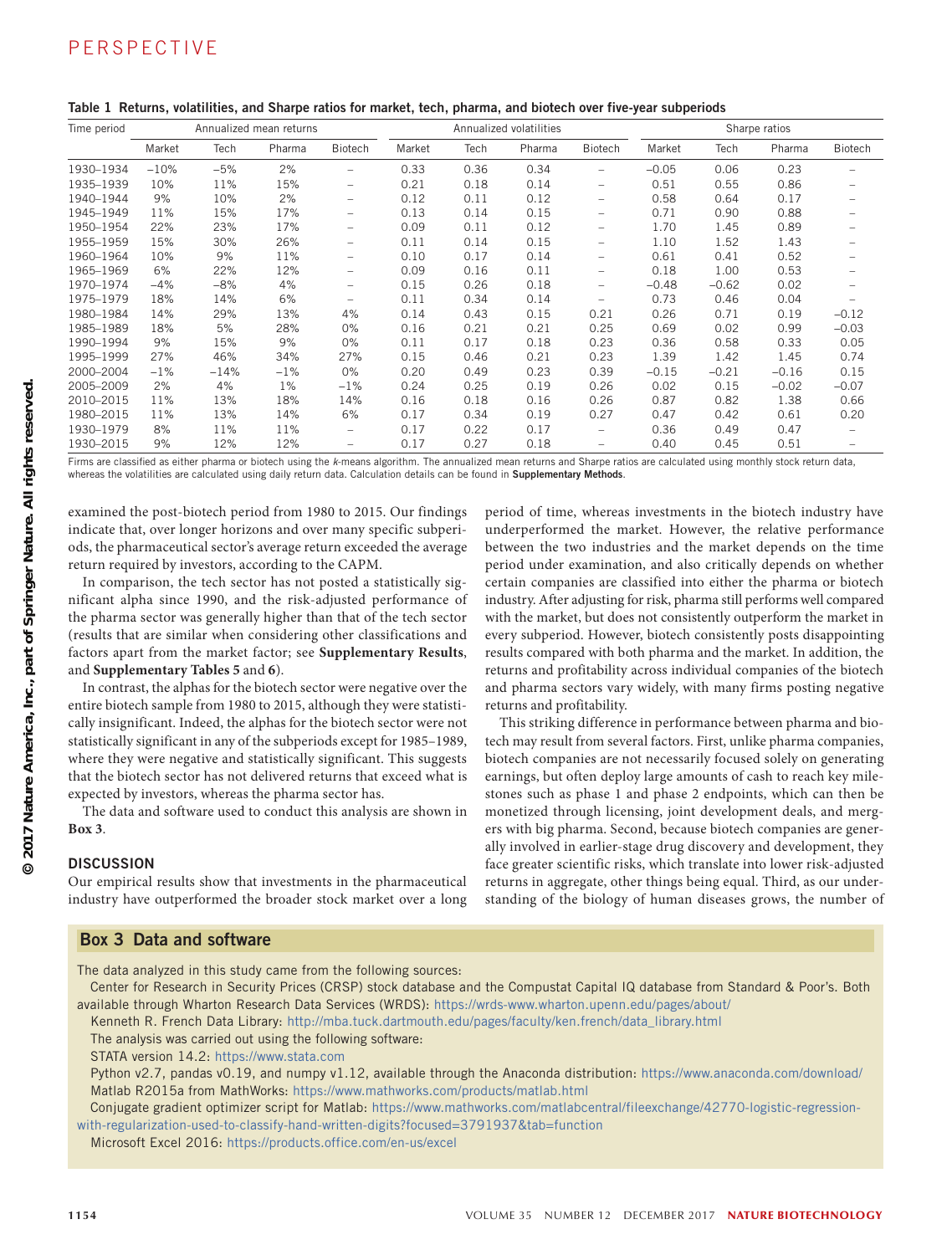

<span id="page-6-0"></span>Figure 3 Risk in the biopharmaceutical sector. (a) Annualized total stock return volatility over time of the pharmaceutical (blue), biotech (red), and market (green) portfolios. Volatilities are calculated by taking the s.d. of the daily returns of each portfolio for each year, and are annualized. (b) The total variance of the pharma value-weighted portfolios, decomposed into systematic and idiosyncratic risk. (c) The total variance of the biotech valueweighted portfolio decomposed into systematic and idiosyncratic risk. Variances are calculated using daily returns within each year, as well as beta estimates for each portfolio. (d) Capital Asset Pricing Model (CAPM) market beta estimates of the pharma (blue) and biotech (red) portfolios. Betas are calculated by estimating the CAPM each month, using the past two years of daily returns.

potential pathways and mechanisms for developing therapeutics multiplies, further increasing the financial risks of drug discovery and development.

Finally, biotech companies face substantial financing risk in the form of business- and credit-cycle downturns, which may deprive them of capital even when they achieve their milestones. Such fundraising challenges can lead to disruptive interruptions in scientific programs and the departure of key personnel, destroying considerable value in the process. Gauging the relative importance of these and other factors contributing to performance differences between pharma and biotech requires more detailed analysis and should be explored in future research.

The above results are also contrary to the view that biopharmaceutical firms fare exceptionally well financially on a consistent basis. In fact, investments in these industries are accompanied by substantial risks, and these risks have generally been increasing over time<sup>5</sup>. Surprisingly, the risk of pharma and biotech firms has a notable systematic component, which is higher in biotech firms than in pharma firms. This higher level of systematic risk explains the origin of the high cost of capital of biotech firms, based on financial models of risk-adjusted returns, such as the CAPM or the Fama-French three-factor model.

Our findings are consistent with the conclusions of previous studies[3,](#page-8-2)[4,](#page-8-3)[11,](#page-8-13)[12](#page-8-14). However, while pharma firms have existing product lines that may contribute to systematic risk, many biotech firms engage in primarily R&D research. In light of the observation that much of the risk in (at least early-stage) R&D is idiosyncratic, the high systematic

risk in biotech firms is surprising, and implies that the fortunes of such firms are strongly related to the overall economy. This is counter-intuitive—the scientific risks associated with enterprises carrying out early-stage biomedical R&D should be uncorrelated with stock market fluctuations—which explains the high cost of capital estimates of other studies<sup>4</sup>.

We propose two explanations for the high degree of systematic risk for biotech and pharma firms. The first explanation is what we refer to as the 'financing channel'. The intuition is along the same lines as the 'financing risk' for innovation described by others<sup>13-[15](#page-8-16)</sup>. The large investments needed for biomedical R&D are usually funded in one of three ways: external financing, a mergers and acquisitions (M&A) deal, or an alliance with another pharma or biotech firm. The likelihood of each of these types of deals is influenced by how well the stock market as a whole is doing. For example, it has been documented that there are equity financing cycles with biotech firms, where the amount of equity financing and alliances made by biotech firms are influenced by the overall stock market<sup>[16](#page-8-17)</sup>. Moreover, venture capitalists and others who invest in biotech firms do so with an 'exit option' in mind, and this exit often occurs either through an initial public offering or when the biotech firm is acquired by another firm, typically a larger pharmaceutical firm. This means that the returns of investors in biotech firms will be affected by the probability of such exits, which clearly increase with the aggregate stock market. Thus, both external financing and exits are more likely during bull markets, implying that R&D financing risk is systematic.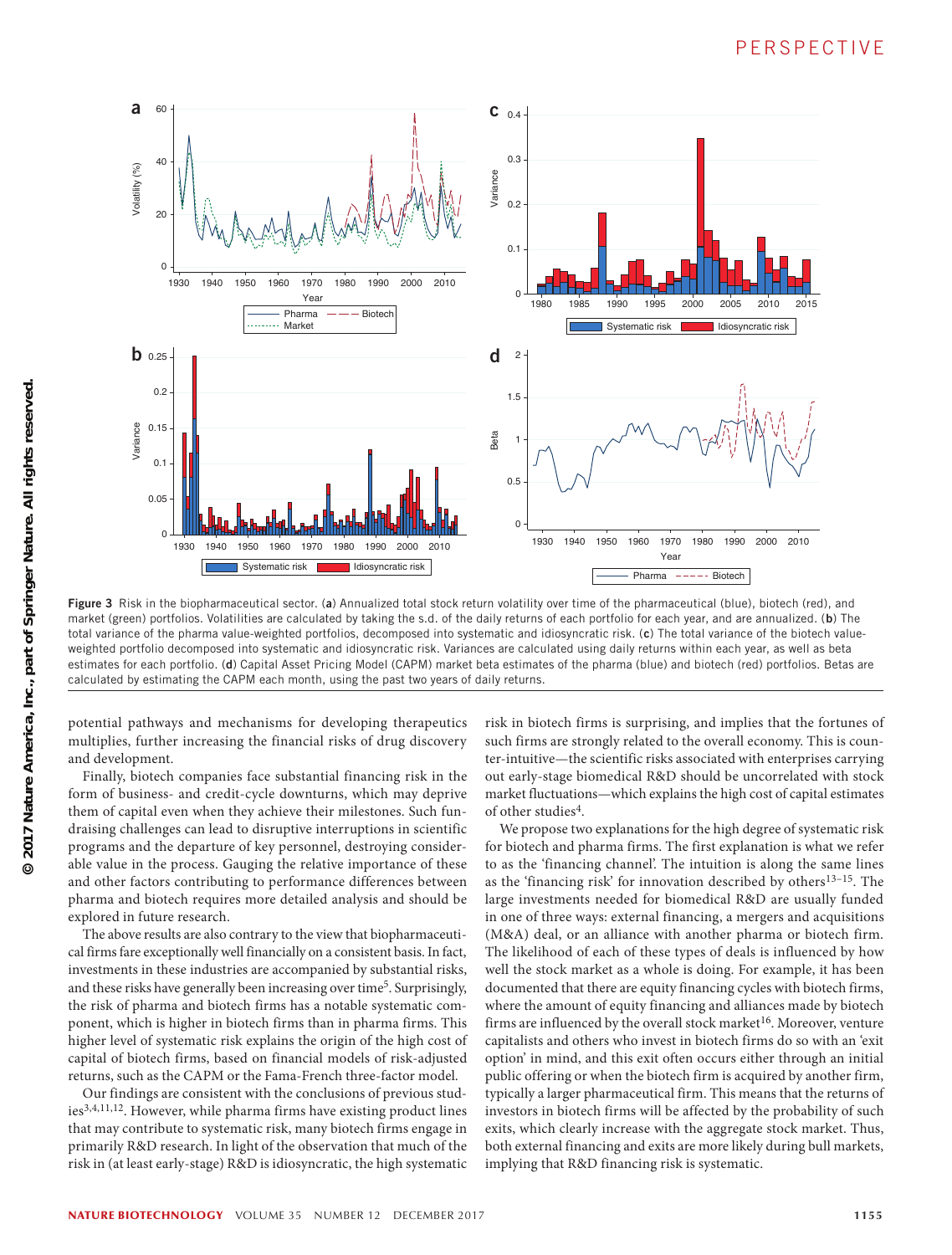<span id="page-7-0"></span>

|  |  |  |  | Table 2 Annualized alpha estimates for the pharma, biotech, and tech sectors for five-vear subperiods from 1930 to 2015 <sup>a</sup> |  |  |
|--|--|--|--|--------------------------------------------------------------------------------------------------------------------------------------|--|--|
|--|--|--|--|--------------------------------------------------------------------------------------------------------------------------------------|--|--|

| ---------- --- ---- |          |                 |                          |              |          |              |  |  |  |
|---------------------|----------|-----------------|--------------------------|--------------|----------|--------------|--|--|--|
| Time period         | Pharma   | Significance    | Biotech                  | Significance | Tech     | Significance |  |  |  |
| 1930-1934           | 0.104    |                 | -                        |              | 0.077    |              |  |  |  |
| 1935-1939           | 0.091    | $\star$         | -                        |              | 0.038    |              |  |  |  |
| 1940-1944           | $-0.023$ |                 | -                        |              | 0.034    |              |  |  |  |
| 1945-1949           | 0.069    | $\star$         | -                        |              | 0.053    |              |  |  |  |
| 1950-1954           | $-0.034$ |                 | $\overline{\phantom{0}}$ |              | 0.051    |              |  |  |  |
| 1955-1959           | 0.086    | $^{\star\star}$ | -                        |              | 0.133    | $***$        |  |  |  |
| 1960-1964           | 0.013    |                 | $\overline{\phantom{a}}$ |              | $-0.022$ |              |  |  |  |
| 1965-1969           | 0.059    | $\star$         | $\overline{\phantom{0}}$ |              | 0.156    | $***$        |  |  |  |
| 1970-1974           | 0.103    | $***$           | -                        |              | $-0.087$ |              |  |  |  |
| 1975-1979           | $-0.123$ | $***$           | -                        |              | $-0.007$ |              |  |  |  |
| 1980-1984           | $-0.004$ |                 | $-0.064$                 |              | 0.312    | $\star$      |  |  |  |
| 1985-1989           | 0.061    | $\star$         | $-0.146$                 | $\star$      | 0.123    | $***$        |  |  |  |
| 1990-1994           | 0.010    |                 | $-0.063$                 |              | 0.054    |              |  |  |  |
| 1995-1999           | 0.047    |                 | 0.000                    |              | 0.003    |              |  |  |  |
| 2000-2004           | 0.001    |                 | 0.069                    |              | $-0.053$ |              |  |  |  |
| 2005-2009           | $-0.007$ |                 | $-0.017$                 |              | 0.022    |              |  |  |  |
| 2010-2015           | 0.083    | $***$           | 0.018                    |              | 0.007    |              |  |  |  |
| 1980-2015           | 0.042    | $***$           | $-0.027$                 |              | 0.019    |              |  |  |  |
| 1930-1979           | 0.038    | $***$           | -                        |              | 0.038    | $\star$      |  |  |  |
| 1930-2015           | 0.040    | $***$           | $\overline{\phantom{0}}$ |              | 0.031    |              |  |  |  |

Statistical significance: \*10% level; \*\*5% level; \*\*\*1% level. <sup>a</sup>Alpha estimates are calculated via the CAPM using daily returns for the indicated periods.

The second explanation is the 'R&D leverage channel'. Because large fixed costs are associated with biopharmaceutical R&D, and financing a large investment is more difficult and/or costly when the economy is down than when it is up, maintaining this fixed commitment to R&D becomes risky, and the risk is therefore systematic. This fixed-cost element is referred to as 'R&D leverage['11.](#page-8-13) Financing risk and R&D leverage are not unrelated, however, as the financial constraint imposed by R&D leverage is likely to amplify the effect of the financing channel described above. Because biotech firms have higher R&D leverage (their R&D commitment is large relative to their size), this effect should be stronger for them, thus contributing to higher systematic risk for biotech firms.

Overall, this pattern of risk is important for investors for two reasons. First, some investors buy stocks in specific industries to avoid systematic risk—as a result, investors in the pharmaceutical and biotech industries may be exposed to greater systematic risk than they anticipate, which may run the risk of capital withdrawal if certain events occur in the economy. Second, the high level of systematic risk implies that drug development is dependent on how the economy is faring. This may mean that such development slows down during economic downturns. As the impact of diseases remains constant, a biopharmaceutical sector constrained by such economic factors is clearly unsatisfactory from a societal standpoint. This implies there may be potential benefits to insulating these activities from such risk through more efficient risk-sharing business models and public policies.

The risks in these industries have potentially far-reaching implications for investors, and, because of their documented reliance on capital market financing<sup>16–19</sup>, the amount of funding available for biomedical R&D. Given the underperformance of biotech and the large amount of systematic and idiosyncratic risk in both industries, the typical response of investors and firms is to reduce the amount of capital allocated to underperforming investments. Such a response may be one underlying financial cause of the 'valley of death' in biomedicine. Moreover, the elevated levels of systematic risk in both industries imply that the amount of funding available to R&D is dependent on the fortunes of the broader economy. Economic downturns could, therefore, turn into periods of decelerating innovation in biomedicine.

Despite the financial underperformance of the biotech sector, there is no doubt that this important sector provides the pipeline of innovations on which the pharma sector has become increasingly dependent. Therefore, a pressing challenge is how to attenuate the biotech sector's performance cycles. One possibility is to change the business and financing structure of the biomedical industry. With respect to business structure, adopting a more dynamic project-oriented approach to biomedical innovation—along the lines of Hollywood film studios—can improve efficiency and reduce costs<sup>20</sup>. Film studios now produce movies by bringing in the necessary expertise on a project-by-project basis rather than maintaining a full-time roster of directors, actors, writers, and so on. By being more flexible, studios are able to attract the top talent for a given project while saving costs associated with employing a large staff that might be idle for extended periods of time between projects.

And with respect to financing structure, using megafund portfolios proposed by previous studies can substantially reduce the cost of capital and allow a larger number of projects to be financed while offer-ing more attractive returns to investors<sup>[21,](#page-8-20)[22](#page-8-21)</sup>. When a large number of projects are funded by a single pooled financial vehicle, the aggregate risks are reduced as long as the financial returns of the individual projects are not perfectly correlated with each other. More sophisticated uses of derivative securities and securitization techniques can lower the risks even further, and this risk reduction naturally leads to lower required rates of return by investors, and increased funding for biopharmaceutical companies<sup>[23,](#page-8-22)24</sup>.

*Note: Any Supplementary Information and Source Data files are available in the online [version](http://dx.doi.org/10.1038/nbt.4023) of the paper.*

#### **Acknowledgments**

We thank Jayna Cummings for editorial support. Funding support from the MIT Laboratory for Financial Engineering is gratefully acknowledged.

#### **Author Contributions**

A.W.L. first conceived of the idea of analyzing the financial risks and return of the biotech and pharmaceutical industries, proposed the basic design of the empirical and statistical analysis, assembled key members of the project team, provided funding through the MIT Laboratory for Financial Engineering, and was responsible for overall project management, manuscript preparation, and journal submission. Initial data collection, data cleaning, and preliminary analysis of company-specific stock returns were performed by N.A., Y.Z., and C.V., and reviewed by A.W.L. and R.T.T. More comprehensive data collection, data cleaning,